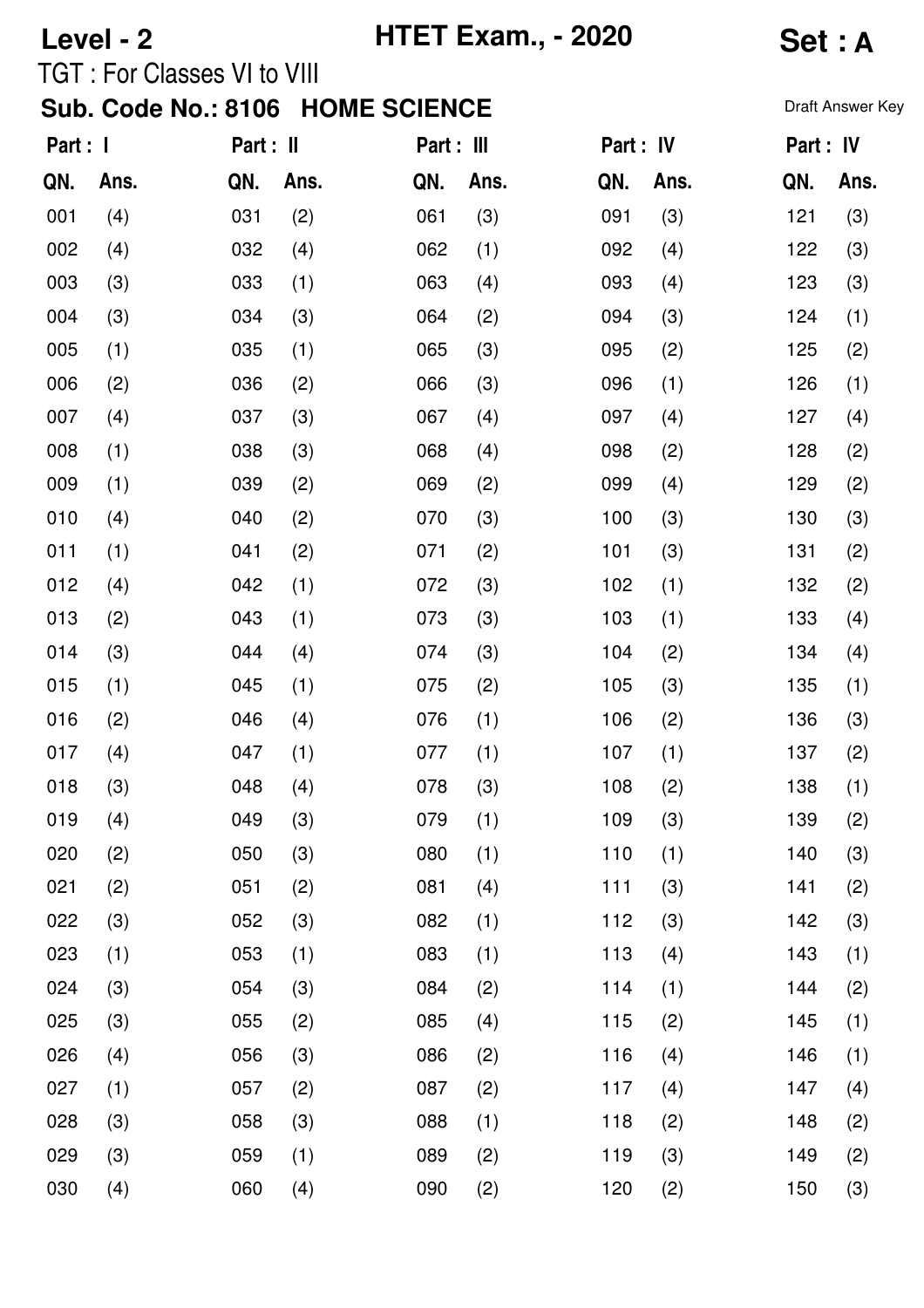# **Level - 2 HTET Exam., - 2020 Set : B**

## TGT : For Classes VI to VIII

| Part : I |      | Part : II |      | Part : III |      | Part : IV |      | Part : IV |      |
|----------|------|-----------|------|------------|------|-----------|------|-----------|------|
| QN.      | Ans. | QN.       | Ans. | QN.        | Ans. | QN.       | Ans. | QN.       | Ans. |
| 001      | (3)  | 031       | (4)  | 061        | (2)  | 091       | (4)  | 121       | (2)  |
| 002      | (4)  | 032       | (3)  | 062        | (3)  | 092       | (2)  | 122       | (4)  |
| 003      | (2)  | 033       | (3)  | 063        | (2)  | 093       | (3)  | 123       | (3)  |
| 004      | (2)  | 034       | (2)  | 064        | (3)  | 094       | (4)  | 124       | (2)  |
| 005      | (4)  | 035       | (1)  | 065        | (1)  | 095       | (3)  | 125       | (1)  |
| 006      | (4)  | 036       | (2)  | 066        | (1)  | 096       | (2)  | 126       | (3)  |
| 007      | (3)  | 037       | (3)  | 067        | (1)  | 097       | (4)  | 127       | (3)  |
| 008      | (4)  | 038       | (1)  | 068        | (4)  | 098       | (4)  | 128       | (1)  |
| 009      | (1)  | 039       | (2)  | 069        | (3)  | 099       | (2)  | 129       | (1)  |
| 010      | (1)  | 040       | (4)  | 070        | (3)  | 100       | (3)  | 130       | (4)  |
| 011      | (3)  | 041       | (2)  | 071        | (1)  | 101       | (3)  | 131       | (2)  |
| 012      | (3)  | 042       | (1)  | 072        | (3)  | 102       | (4)  | 132       | (2)  |
| 013      | (4)  | 043       | (2)  | 073        | (2)  | 103       | (3)  | 133       | (3)  |
| 014      | (1)  | 044       | (1)  | 074        | (1)  | 104       | (1)  | 134       | (2)  |
| 015      | (1)  | 045       | (1)  | 075        | (4)  | 105       | (2)  | 135       | (3)  |
| 016      | (4)  | 046       | (3)  | 076        | (3)  | 106       | (1)  | 136       | (3)  |
| 017      | (2)  | 047       | (1)  | 077        | (2)  | 107       | (3)  | 137       | (4)  |
| 018      | (1)  | 048       | (3)  | 078        | (4)  | 108       | (1)  | 138       | (1)  |
| 019      | (3)  | 049       | (1)  | 079        | (3)  | 109       | (2)  | 139       | (3)  |
| 020      | (2)  | 050       | (4)  | 080        | (3)  | 110       | (3)  | 140       | (1)  |
| 021      | (4)  | 051       | (1)  | 081        | (1)  | 111       | (2)  | 141       | (2)  |
| 022      | (1)  | 052       | (2)  | 082        | (2)  | 112       | (3)  | 142       | (3)  |
| 023      | (2)  | 053       | (2)  | 083        | (1)  | 113       | (3)  | 143       | (2)  |
| 024      | (3)  | 054       | (2)  | 084        | (2)  | 114       | (2)  | 144       | (2)  |
| 025      | (3)  | 055       | (3)  | 085        | (2)  | 115       | (1)  | 145       | (4)  |
| 026      | (1)  | 056       | (4)  | 086        | (4)  | 116       | (2)  | 146       | (1)  |
| 027      | (3)  | 057       | (3)  | 087        | (2)  | 117       | (4)  | 147       | (1)  |
| 028      | (3)  | 058       | (4)  | 088        | (2)  | 118       | (4)  | 148       | (2)  |
| 029      | (4)  | 059       | (3)  | 089        | (4)  | 119       | (1)  | 149       | (2)  |
| 030      | (4)  | 060       | (3)  | 090        | (1)  | 120       | (1)  | 150       | (2)  |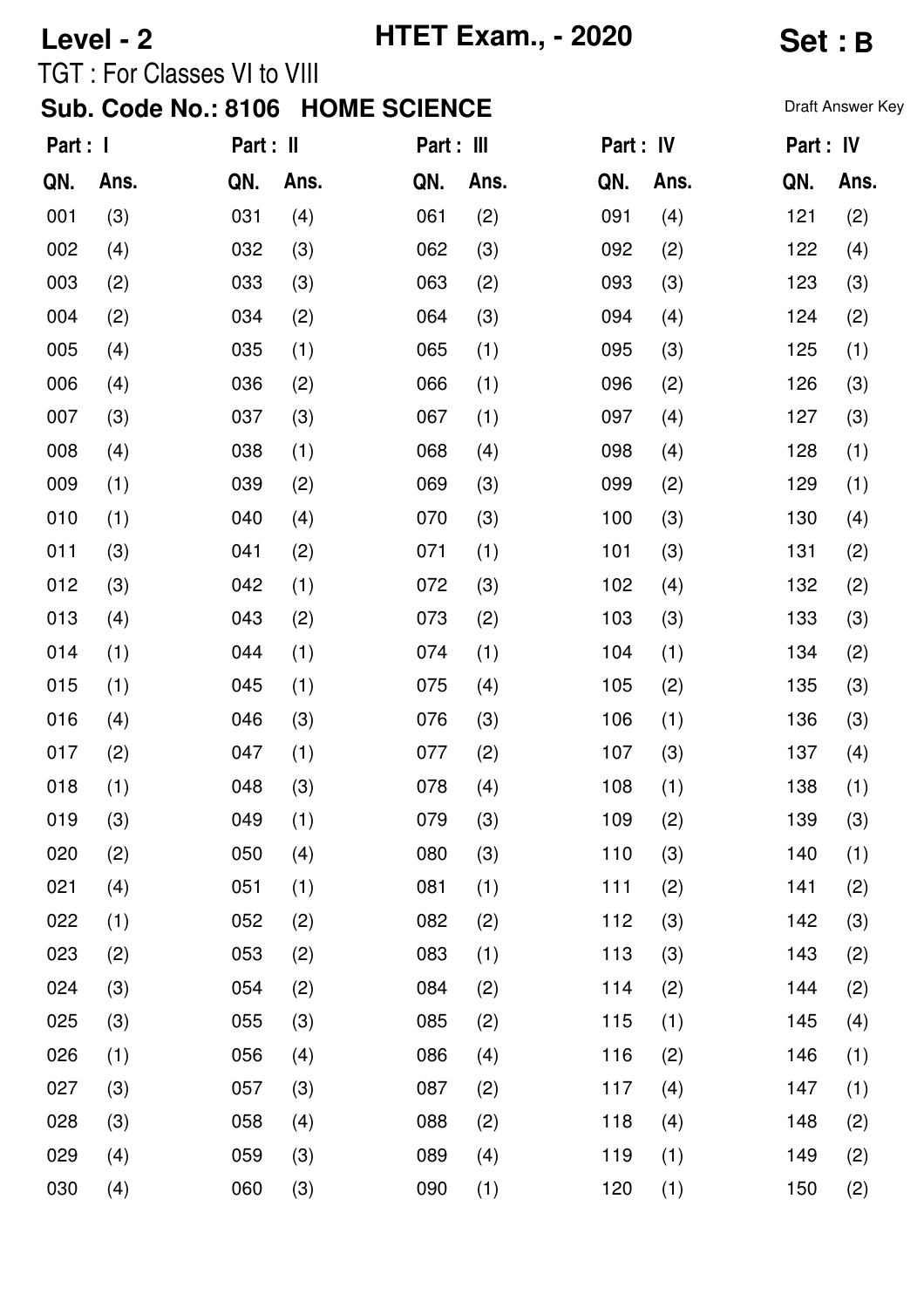# **Level - 2 HTET Exam., - 2020 Set : C**

## TGT : For Classes VI to VIII

| Part : 1 |      | Part : II |      | Part : III |      | Part : IV |      | Part : IV |      |
|----------|------|-----------|------|------------|------|-----------|------|-----------|------|
| QN.      | Ans. | QN.       | Ans. | QN.        | Ans. | QN.       | Ans. | QN.       | Ans. |
| 001      | (3)  | 031       | (1)  | 061        | (3)  | 091       | (4)  | 121       | (2)  |
| 002      | (2)  | 032       | (4)  | 062        | (3)  | 092       | (1)  | 122       | (2)  |
| 003      | (3)  | 033       | (2)  | 063        | (2)  | 093       | (3)  | 123       | (3)  |
| 004      | (4)  | 034       | (3)  | 064        | (4)  | 094       | (3)  | 124       | (2)  |
| 005      | (1)  | 035       | (2)  | 065        | (2)  | 095       | (3)  | 125       | (1)  |
| 006      | (2)  | 036       | (3)  | 066        | (2)  | 096       | (2)  | 126       | (2)  |
| 007      | (4)  | 037       | (2)  | 067        | (1)  | 097       | (2)  | 127       | (1)  |
| 008      | (3)  | 038       | (3)  | 068        | (1)  | 098       | (4)  | 128       | (3)  |
| 009      | (4)  | 039       | (1)  | 069        | (3)  | 099       | (1)  | 129       | (1)  |
| 010      | (4)  | 040       | (2)  | 070        | (2)  | 100       | (3)  | 130       | (2)  |
| 011      | (3)  | 041       | (1)  | 071        | (4)  | 101       | (3)  | 131       | (2)  |
| 012      | (1)  | 042       | (2)  | 072        | (3)  | 102       | (4)  | 132       | (3)  |
| 013      | (4)  | 043       | (4)  | 073        | (1)  | 103       | (4)  | 133       | (4)  |
| 014      | (2)  | 044       | (1)  | 074        | (3)  | 104       | (2)  | 134       | (2)  |
| 015      | (1)  | 045       | (1)  | 075        | (1)  | 105       | (2)  | 135       | (2)  |
| 016      | (2)  | 046       | (3)  | 076        | (4)  | 106       | (2)  | 136       | (1)  |
| 017      | (1)  | 047       | (3)  | 077        | (3)  | 107       | (3)  | 137       | (3)  |
| 018      | (3)  | 048       | (2)  | 078        | (3)  | 108       | (1)  | 138       | (4)  |
| 019      | (3)  | 049       | (4)  | 079        | (1)  | 109       | (2)  | 139       | (4)  |
| 020      | (3)  | 050       | (2)  | 080        | (3)  | 110       | (3)  | 140       | (2)  |
| 021      | (1)  | 051       | (3)  | 081        | (2)  | 111       | (4)  | 141       | (1)  |
| 022      | (4)  | 052       | (4)  | 082        | (2)  | 112       | (3)  | 142       | (3)  |
| 023      | (1)  | 053       | (4)  | 083        | (4)  | 113       | (3)  | 143       | (2)  |
| 024      | (4)  | 054       | (1)  | 084        | (1)  | 114       | (1)  | 144       | (2)  |
| 025      | (1)  | 055       | (2)  | 085        | (2)  | 115       | (2)  | 145       | (1)  |
| 026      | (4)  | 056       | (1)  | 086        | (1)  | 116       | (2)  | 146       | (1)  |
| 027      | (2)  | 057       | (3)  | 087        | (1)  | 117       | (1)  | 147       | (3)  |
| 028      | (3)  | 058       | (3)  | 088        | (4)  | 118       | (4)  | 148       | (4)  |
| 029      | (3)  | 059       | (3)  | 089        | (2)  | 119       | (4)  | 149       | (3)  |
| 030      | (4)  | 060       | (1)  | 090        | (2)  | 120       | (1)  | 150       | (3)  |